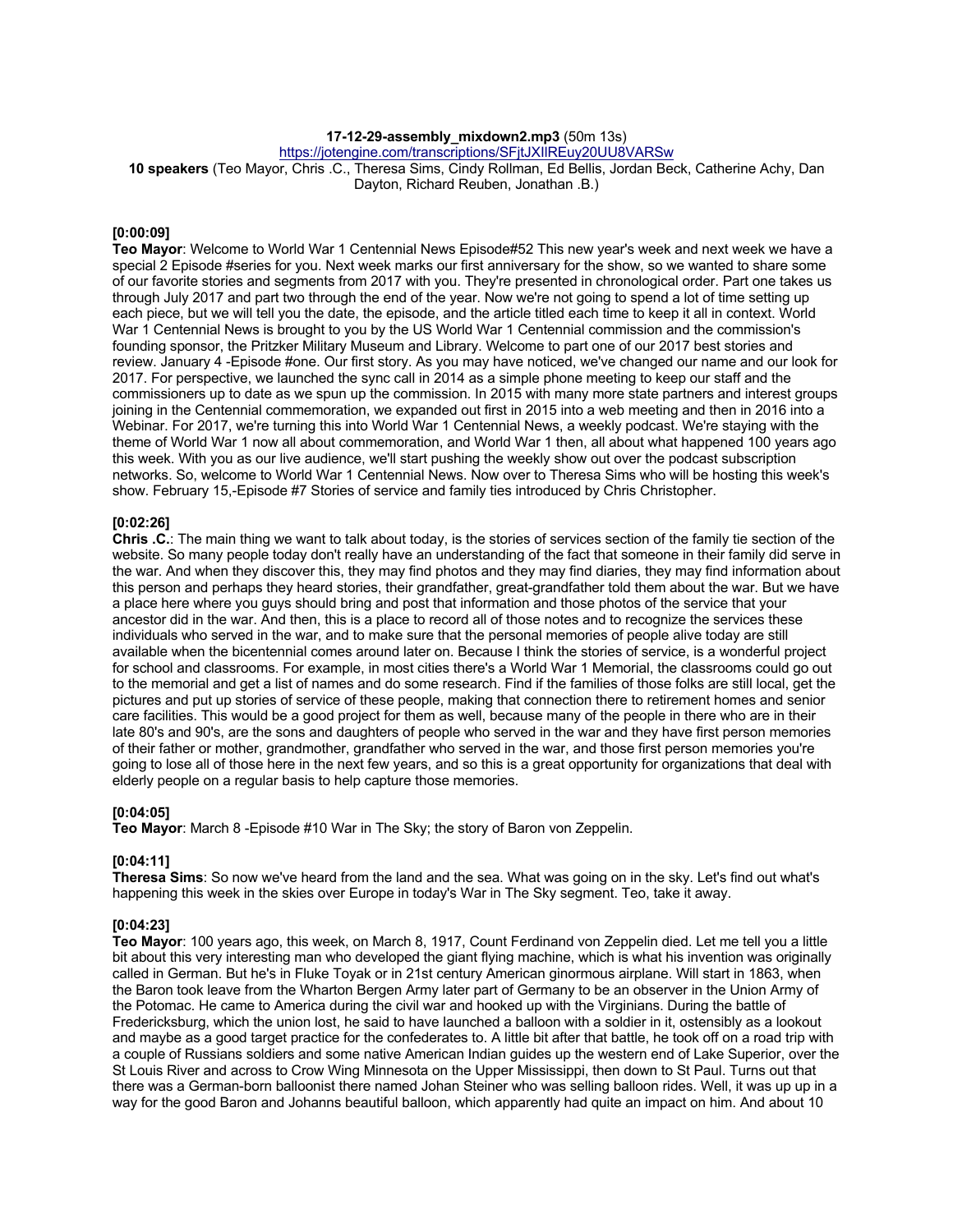years later in 1874 after doing a bunch more war fighting, the idea of a big airship shows up in the Barron's diary. It was a pretty innovative approach that he outlined. He imagined that rather than a balloon, all soft fabric, he would build a large rigid frame of light metal. And inside of that he put a bunch of separate gas bags. That would lift the whole beast and it could be ginormous. There were other good ideas floating around at the time. And a French duo called Renard and Krebs made something somewhat similar. So he beat feedback to go talk to the king of Wurtenburg to finance the development of his vision. It went well and it went not so well. But fast forward to 1895 when he got a patent on his design. So a year later in 1896, he finds an initial investor to back him. And finally on the 2nd of July in 1900, The Zeppelin airship, LZ1, made its first flight over Lake Constance in South Germany for 20 minutes and then it got messed up on the landing. But his idea was proven. And he pulls off a kind of a turn of the century Kickstarter to build the LZ2, then dumps his rich wise fortune into the venture. Long story short, he hooks up with a customer slash partner called [Dilag], and together they create a thriving enterprise by going into the Zeppelin Passenger Carrying Business. By 1914 they carried over 37,000 passengers on 1600 flights without a hitch, ushering in a new era of air transportation. Then came the war. Count Von Zeppelin died this week in 1917 before the Treaty of Versailles Shutdown Zeppelin technology or before the second round of Zep Dev, that created the world circling LZ127 and the famous Hindenburg. And way before his tribute rock band Led Zeppelin wrote Stairway to Heaven whose lyrics were clearly not about the Baron Von Zeppelin, who died 100 years ago this week. Or were they?

# **[0:07:50]**

**Theresa Sims**: Thanks Teo.

# **[0:07:54]**

**Teo Mayor**: March 29 -Episode #13. Special feature about horses and mules serving during World War 1 with Brooke USA's, Cindy Rollman. Last week on the buzz, Katherine Achy highlighted an article in the Huffington Post about the noble sacrifice of our nations horse and mules during the great war. With us today is Brooke USA special events and outreach manager, Cindy Rollman. Hi Cindy.

# **[0:08:21]**

**Cindy Rollman**: Hi Teo. I'm delighted to have an opportunity to talk about American horses and mules in World War 1.

# **[0:08:27]**

**Teo Mayor**: Well, Cindy, tell us more about our equine heroes.

# **[0:08:30]**

**Cindy Rollman**: But what we know so far, is that there were approximately 1 million horses and mules who were shipped to England and then on France from the United States during the three years prior to the United States entering World War 1. And those animals were used for extremely important tasks, such as transporting guns and ammunition to the front lines, they carried men into battle, they carried wounded men back to safety. They transported food, water, medical supplies, everything imaginable through terribly, terribly difficult situations. What we want to do through our Horse Heroes Program, is give people an opportunity to thank those animals for the contributions that they made to the war. There's an opportunity to honor and remember soldiers through various things like the, National World War 1 Memorial and through a lot of really excellent charities that are still helping veterans today. But there aren't a lot of opportunities available to just thank the animals who made such a great contribution. So through our Horse Heroes Program, we are asking people to donate \$1 in memory of every one of those 1 million horses and the funds that we raise from that will then fund equine welfare programs. Brooke is the world's largest international equine welfare charity. We actually were founded right after World War 1, as a result of horses and mules who were left behind by the armies after the war.

# **[0:10:10]**

**Teo Mayor**: I do know, and having read a little bit about this, that the military decided to abandon a lot of the animals because it was cheaper to leave them there than to bring them home. And that there was quite a bit of help that they needed.

# **[0:10:23]**

**Cindy Rollman**: Yes. Just from the United States alone with this 1 million animals that I mentioned, we only know of 200 animals that got to come home after the war. And for any of your viewers who may have seen the Steven Spielberg Movie, War Horse or the Broadway play War Horse, that had a very happy ending, but that that wasn't reality. These animals were left behind. They were, the ones who survived, we're usually sold to slaughter, sold for hard labor. And so they ended up really in worse condition than they were when they were in the war. That the charity that was started as a result of that is still operating today around the world.

**[0:11:09]**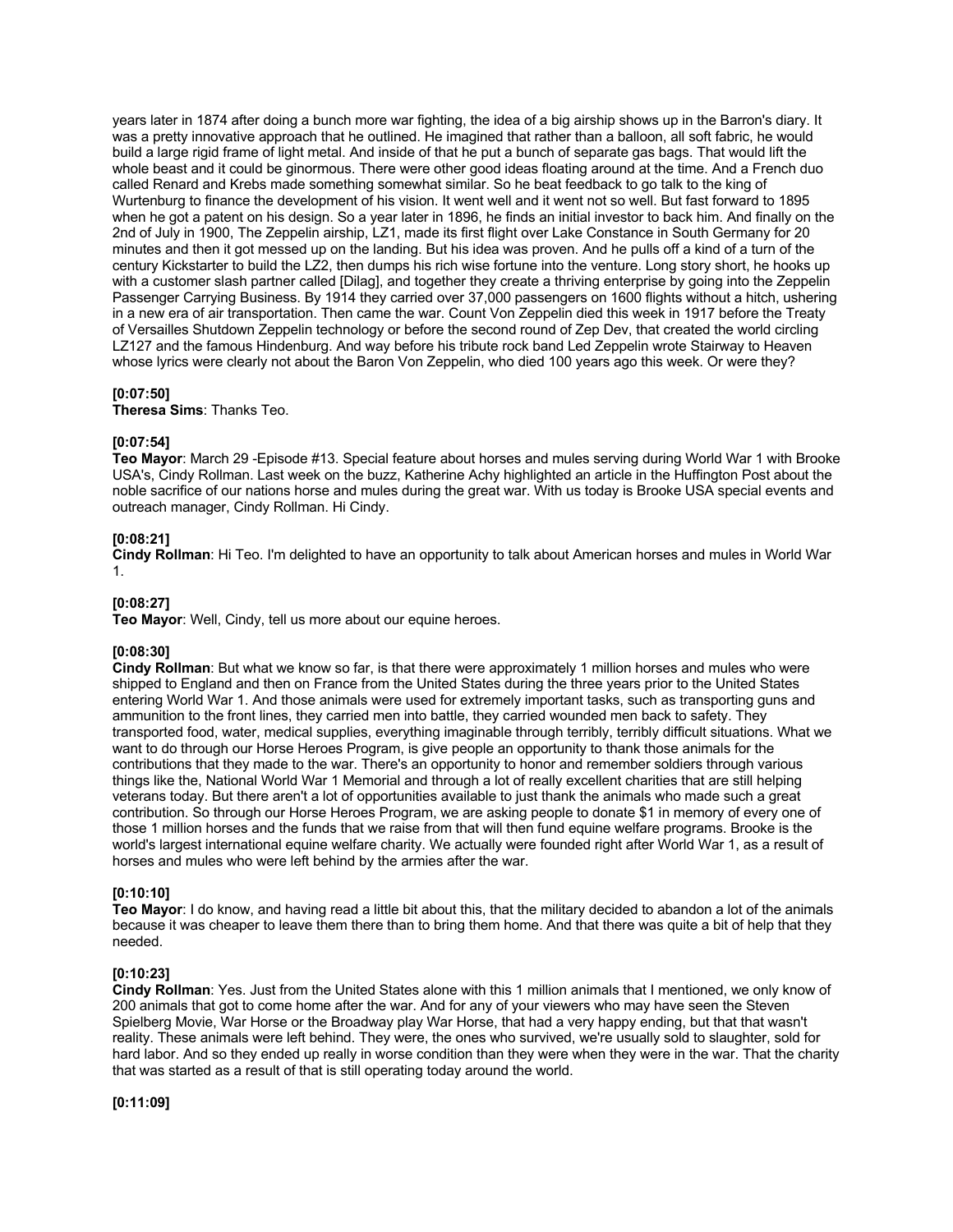**Teo Mayor**: Thank you so much for being with us today and telling us this fascinating story. That was Cindy who is a Brooke U.S.A special events and outreach manager.

### **[0:11:18]**

**Cindy Rollman**: Thank you Teo.

### **[0:11:22]**

**Teo Mayor**: April 5 and April 12. Episodes 14 and 15. Commission news in sacrifice for liberty and peace with Ed Billis and Chris Christopher. There's really only one story for us this week and that is the commemoration of the US declaration of war. Here in Kansas City, we're holding an event called In Sacrifice for Liberty and Peace, the Centennial commemoration of the US entry into World War 1. With us today, is Ed Bellis, the artistic director for the program here in Kansas City. Ed is also the director of the Center for Innovation in the arts at the Julliard school. Ed welcome.

# **[0:12:02]**

**Ed Bellis**: Thank you. Such a great honor and pleasure to be here at the World War 1 Centennial event and especially to be here at this marvelous museum as well.

#### **[0:12:10]**

**Teo Mayor**: So Ed, describe the creative and artistic approach for this event. It's Kid of unique.

### **[0:12:15]**

**Ed Bellis**: It is unique and it really involved a tremendous amount of work in all stages. We began our pre production work by doing a great deal of research into the history of the events that led into America's decision to enter the war. And that research included not only looking at texts both written and spoken, but also examining poster art that was used during the day, music recordings and live music that was spoken, poetry, video film, images, reading letters from home or to home that soldiers wrote from the front. We immersed ourselves in all kinds of media across the board just to prepare ourselves for putting together a project of this size.

#### **[0:13:01]**

**Teo Mayor**: And as this a bunch of speeches or how does it going to work?

#### **[0:13:05]**

**Ed Bellis**: No, not at all. And in fact, I'm glad you asked that question, because we very much wanted to, keep the event much more immersive and engaging and not make it just a series of speeches on stage. And so, we do have a group of speakers that will involve. Most of them are actors and they will be reciting texts from various sources, ranging from letters from soldiers all the way on up through writings and speeches by the president of the United States at the time. But also there's very, very elaborate projection design that will be displayed on two huge monitors on stage, left and stage right. And I'd like to say that the projection design is set up in such a way so that there's visual counterpoint that's taking place. So in other words, we may show soldiers in combat from French battalions on one side of the stage and then their counterparts, in the German army on the other side. We've used some modern technology to bring to life some of the historic film and images from that period. There's some techniques called a parallax editing. And it gives the effect of having a 3D environment. The photos really do come to life almost in a virtual reality kind of way, and the audience feels much more immersed in the experience. And then finally, we also spent a lot of time exploring music and the sound of the day. We also, brought out some archival recordings which are being reprocessed and mixed and they're incorporating it into live musical performances using artists of the day, both in New York and Kansas City. So there's kind of bringing to life of recordings from 1914 through 17. And then remixing them with live artists from today.

# **[0:15:16]**

**Teo Mayor**: The American Doughboy. If he can fight like he can love, what a soldier he will be? With us today is Chris Christopher, the executive producer of the event for the commission. Hi Chris.

#### **[0:15:27]**

**Chris .C.**: Hey Teo. Glad to be here.

#### **[0:15:29]**

**Teo Mayor**: Hey Chris, sum it up for us. What happened and how did it go and where do we go from here?

# **[0:15:34]**

**Chris .C.**: Well, three big questions and I don't want to take up the entire day with everyone going through all this as we could, but we had a really a wonderful event in Kansas City that was, I think was appropriate for the occasion,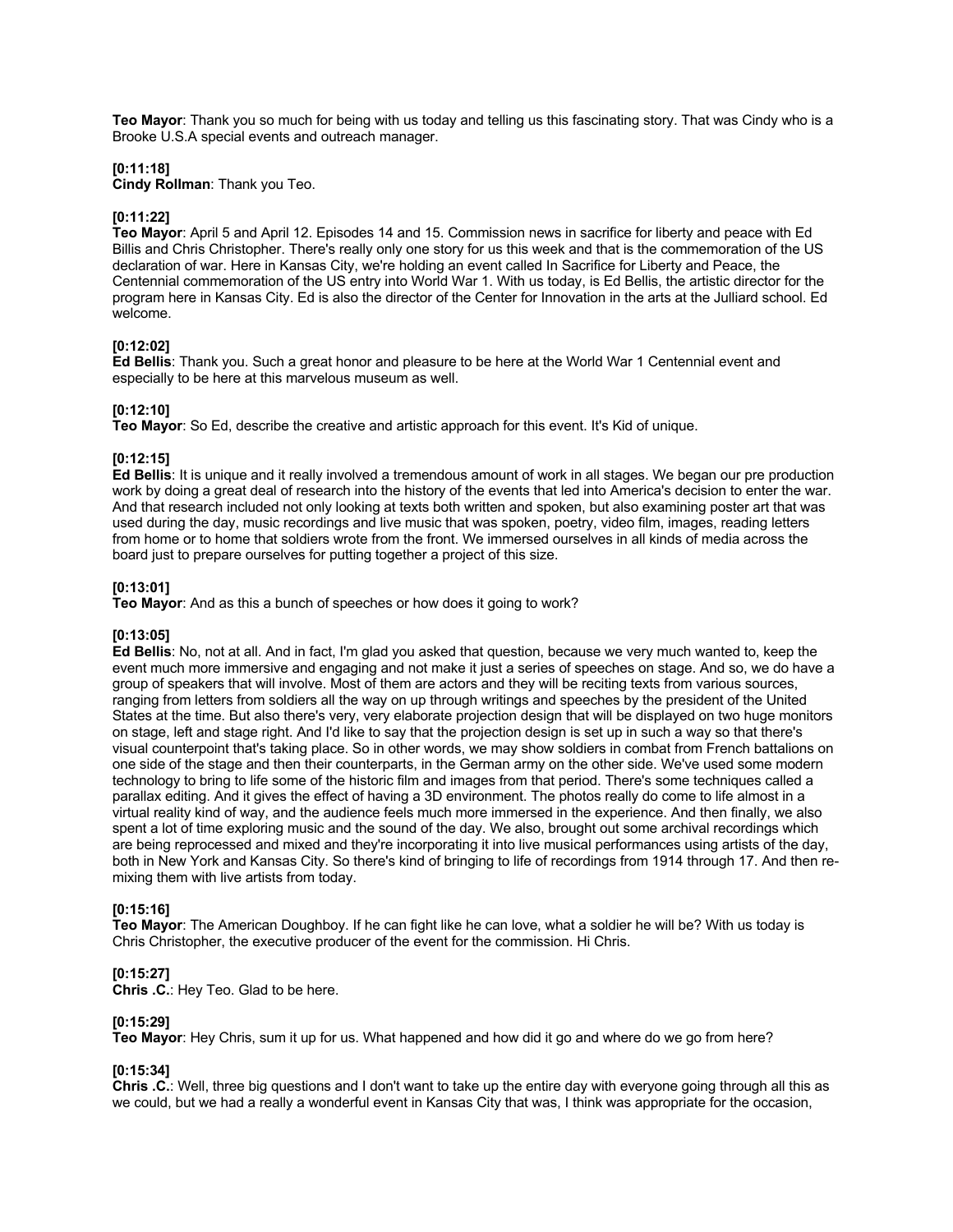which is to mark the day that the US decided to enter World War 1 and that day, as we like to say, changed the world and change the nation. And we're still to this day dealing with the consequences of the war and that decision. And so it'S appropriate that we have event to mark that. Our intent was to reflect again the voices that were raised pro and con in the debate that led to that decision. We didn't just decide overnight that we would do this. The war had been going on since 1914 and it wasn't until 1917 the US came in and there was a process that got us there. And so we wanted to do enough to reflect that process, so there was an understanding on the part of the those a hundred years later of how we got to that point. And I think we were successful in doing that. I think we, in fact with the wonderful help Ed Bellis and his creative team, I think we created something appropriate for the event and appropriate for the ages. I'm looking forward to this being a model for a lot of things in the future. Our model for this, by the way, was actually what the breadths did for the Battle of The Somme Centenary back in 2016. Several of our commissioners attended that, and they all came back to the US and said, "Hey, this is what we should do." And the thing that struck everybody about that event was they were no speeches. Everything at the [Psalm] was people in 2016 reading letters and other things that were written in 1916 from people in and about the battle of the song, which is a horrific loss of life there. And everyone from heads of state down to the sons and grandsons of soldiers, Were reading these things and there was music and there was poetry and they were very much affected by it as was I once I watched the video, so we took this as our model and that's what we drove forward here was to have something that was representative of the time here, what people were saying and thinking at the time. I'm gratified that I think we hit that mark.

### **[0:17:34]**

**Teo Mayor**: Yeah, Chris. I it was really clear that there were some lighter moments, like the song I mentioned earlier, there were also some very very solemn and even heart-wrenching moments there. There was a song that was done about mothers. It was a duet America Here is My Boy and I Didn't Raise My Son to be a Soldier sung and counterpoint to each other-

# **[0:17:53]**

**Chris .C.**: It was something. When I first saw it show up in the script, I said, if this is done well, this is going to resonate. And boy, it was done well. And I'm thinking it'll resonate a lot is it gets more and more spread across the nation and` the world and the aftermath here is a video that gets posted and so forth. When you really get down to it, that's the choice. Are we going to put our young men and women in danger or are we not? And it a difficult decision and that's a difficult decision we faced in 1917, we're facing it again in 2017 and it's hard to figure a time in the world where it won't be faced. Accepting that we have to do these things doesn't mean we can also appreciate the agony of that choice because both high and low position.So yeah, it was very effective song. And those of you who have not heard it in the audience, do or run that walk to the website and watch the video and hear it cause it tremendously effective.

#### **[0:18:49]**

**Teo Mayor**: Thank you Chris for talking to us. That was Chris Christopher in Sacrifice for Liberty and Peace, the Centennial Commemoration of the US entry into World War 1 hosted by the US World War 1 Centennial Commission and the National World War 1 Museum and Memorial in Kansas City, Missouri.

# **[0:19:04]**

**Chris .C.**: Thank you Teo.

# **[0:19:08]**

**Teo Mayor**: April 26,-Episode #17. 100 years ago this week, the Selective Service Act of 1917. We've jumped into the Wayback Machine, and we're looking at 100 years ago this week. America has declared war and we now face the reality that we actually don't have an army. That's true. In 1917 the US federal armies just barely 120,000 men. In fact, the combined state militias, totally outnumber the federal military with over 180,000 men. Remember, this is only one generation after the Civil War. America is a union of separate states; The United States of America. And the power of the federal government is relatively weak. Our military thinkers estimate that we're going to need a national army of at least a million soldiers. President Wilson thinks he can do it with volunteers, but six weeks after the declaration of war, it's gonna turn out that we only have 73,000 new volunteers. This isn't gonna work. So 100 years ago this week, President Wilson grabs his newspaper buddy George Creel, remember him from last week, our official war propagandist, and they head over to Congress to let them know that we're going to need a draft. So here comes the selective service act of 1917 and Wilson's going to get it in less than a month. Standby. And as our final us domestic note for this week, 100 years ago, this maybe just a little less dramatic for the average Joe, but duly noted that the prestigious New York Yacht Club drops Kaiser William and his brother, Prince Heinrich of Prussia as members. A [housemate]. April 26th -Episode #17. War in The Sky. It turned into the world's largest aerospace company. Let's find out what's happening this week, a hundred years ago in the Great War in The Sky. It's April 24th, 1917. The British are deeply engaged in the battle of Arras, northeast of Paris and near the Belgian border. This was when a German commanding officer, a pilot named Hoffman Edward Zola is on an escort mission when he decides to drop down to 60 feet above the ground and strafe the British trenches. Under fire from hundreds of British rifles and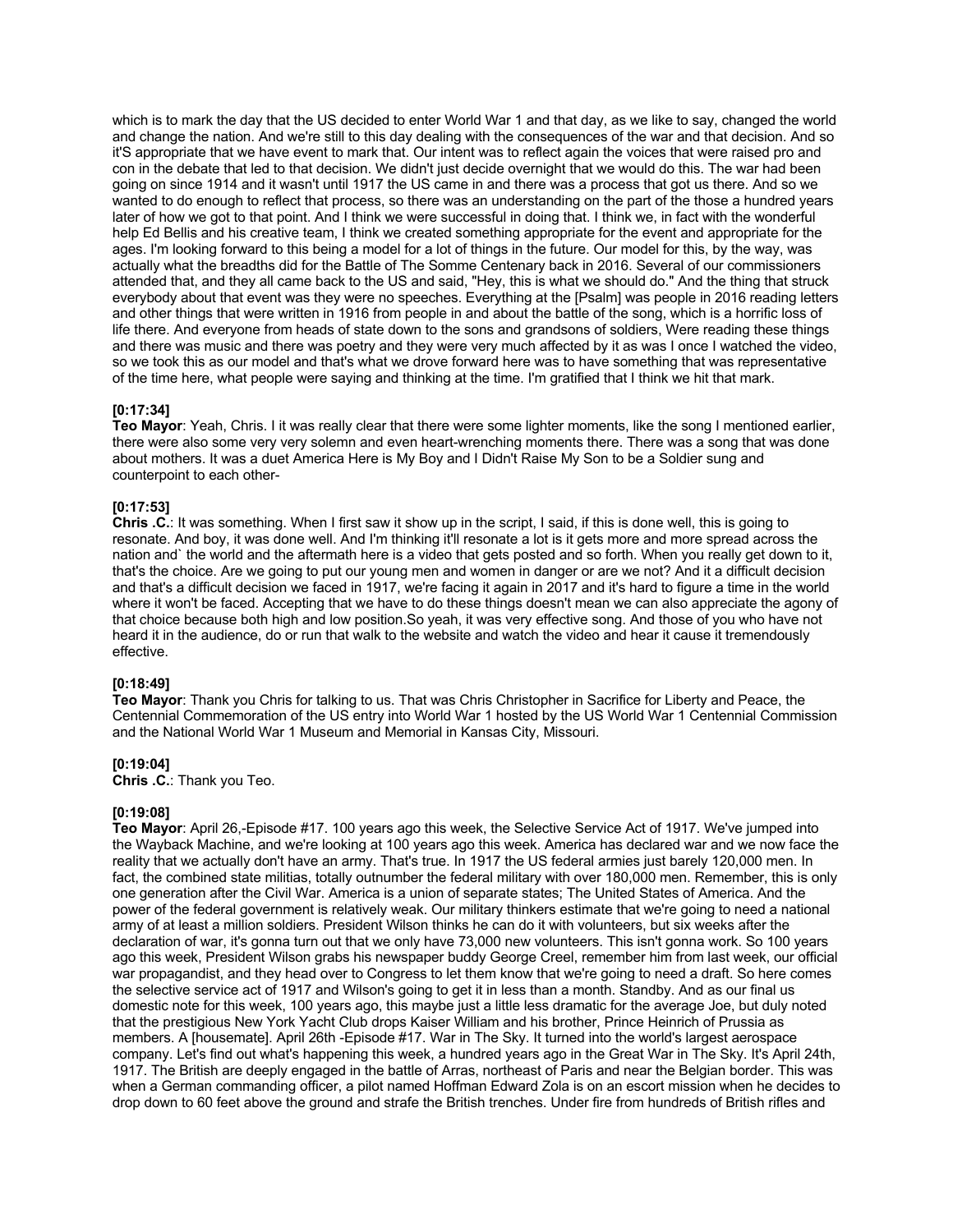machine guns, he and his pilots spray the British trenches with over 500 rounds of ammunition before a hit on their engine, forces them to withdraw. This incident, 100 years ago, represents the birth of close air support as a mission and a tactic in military combat. On the home front, there was a small but unnoticed event of world changing proportion. Last week, Catherine Achy pointed you to a blog post that shows the airplane manufacturing behind a hundred years ago. If you followed the rink, you saw that it all began with lumber cutting. This is where our story starts a hundred years ago, up in the currently very remote American Pacific Northwest. There's a timber man. He's done very well in the business, but like so many young men of the time, he's fascinated with airplanes. He hooks up with a US navy engineering nerd who got a degree from MIT. Together they build a prototype sea plane, stimulating our timber man to launch a new company, the Pacific Aero Products Company, that was in 1960, a hundred years ago. This week, just days or weeks after President Wilson declares War, this entrepreneurial timber man clearly sees an opportunity with the war effort. He decides to rebrand his company from a component supply company, the Pacific Aero Products Company, to a supplier of actual airplanes themselves. Using his own name on April 26, 100 years ago this week, William Boeing, our timber man, announces the Boeing Airplane Company and that's the birth of the biggest aerospace company in the world 100 years ago in the Great War in The Sky. You can follow these events on our site with RG heads, comprehensive timeline of the war in the sky at ww1cc.org/warinthesky. May 3 -Episode #18 Spotlight in the media. Introducing Sergeant Stubby, the animated film with Jordan Beck. For our listeners who do not know him, let me introduce sergeant stubby. He was a dog. He served for 18 months and participated in 17 battles on the western front. Stubby saved his regimen from surprise mustard gas attacks, found and comforted the wounded and once caught a German soldier by the seat of his pants holding him until human American soldiers arrived. He was promoted to the rank of sergeant and decorated with medals. Back home, his exploits were front page news on major newspapers. Well, Sergeant Stubbby's exploits are being turned into an animated film. And with us today for an update on the movie is Jordan Beck. Head of Communications for Fun Academy Motion Pictures. Welcome Jordan.

# **[0:24:22]**

**Jordan Beck**: Hey Teo. Thanks for having me. That was a really great introduction to our projects. You saved me a lot of work.

# **[0:24:27]**

**Teo Mayor**: Give us an overview and tell us a little bit about the project.

# **[0:24:30]**

**Jordan Beck**: Sure. As you mentioned, Sergeant Stubby is the most decorated a canine hero in American history. And so we're really honored to have found this story and able to bring it to, audiences that might otherwise not get this piece of history. To see early 20th century history through the eyes of a dog, really expands the reach of the World War 1 Centennial commission's mission to honor and remember that time in American history. Stubby was small stray dog that just wandered onto the parade grounds at Yale University while the hundred and second infantry regimen also of the 26th Yankee Division, were training on the grounds of Yale. And this dog just adopted a soldier named Jay Robert Conroy. We have Logan Lerman voicing Conroy and the one who really takes Stubby under his wing. When you look at this history and you look at their story, you see that neither one of them would've survived the war without each other. We have Helena Bonham Carter voicing his elder sister Margaret. Now we realized early on in our process that we'd written a story that was devoid of a female character. You know, it was really about Stubby and the guys, so going back into our research, we discovered that Conroy was raised in large part by his elder sister Margaret. So we introduced Margaret as a character to help tell the story through letters and journals between her and her brother. And that really helps us in expanding this time We're really fleshing out this period in history for our kids and frankly for adults who don't understand what the country was like and what the world was like a hundred years ago. And then who better to voice the bond Vivanta a French Waloo soldier, who's been in the trenches for years before the Americans arrive, but takes Conroy and Stubby under his wing, who better to voice him than Francis most iconic living actors, Gerard Depardieu. So we have a great cast that's really bringing this to life and expanding those black and white photos that we all know into full CGI animated color that the entire family can appreciate and enjoy and learn from. The animation is actually being conducted by Mikros image. Mikros Image recently worked with Paramount on the little prints, and just completed Captain Underpants for Dreamworks. So we're going to have top quality world-class animation to do this, and our score is being composed by Patrick Doyle. Patrick Doyle is a two time Oscar nominee. He has 60 film credits to his name. He did Harry Potter and the Goblet of Fire he did Bray for Pixar. So we're really excited about the role that music is going to play in bringing this history to life.

#### **[0:26:57]**

**Teo Mayor**: Jordan, I have an interesting question. You guys must've gone through a lot of discussion about whether Stubby was going to have a voice, does he?

#### **[0:27:06]**

**Jordan Beck**: That is a fantastic question. We decided that because this is a historical film and while it is a work of historical fiction, we want to retain as much authenticity as possible. Stubby didn't actually talk in history. So we made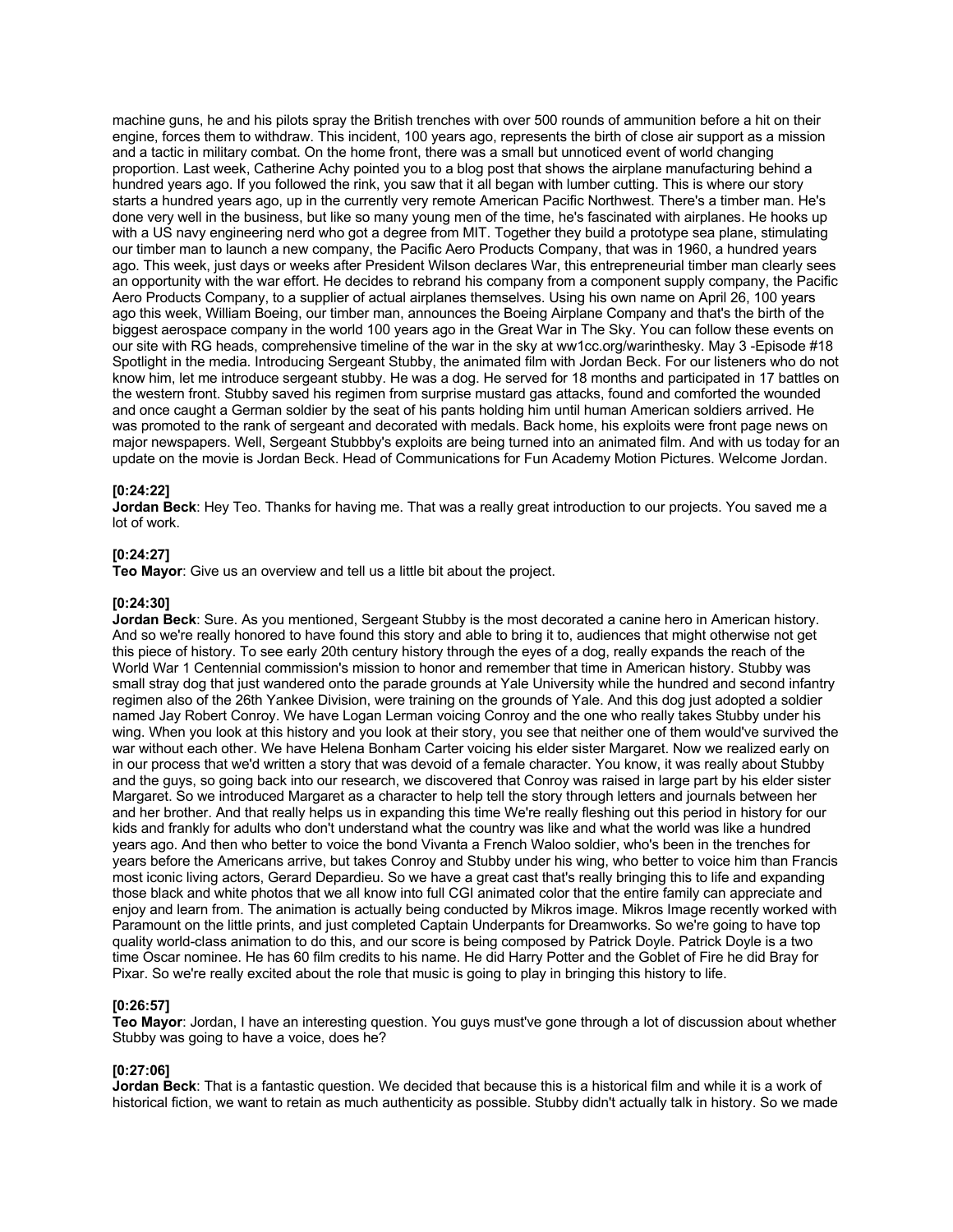the decision that we aren't going to anthropomorphize Stubby to include a voice. So Stubby doesn't talk, but he is very expressive as dogs are. And really for Stubby to have done all of those heroic actions in history, he didn't have to say gas, gas, gas. He developed his own method of communication that the men of the one World War 2nd were able to understand. They could look at Stubby and realize, Oh wow, gas attack incoming or incoming shells, because he could hear ordinances as it was flying through the air. So we wanted to keep that level of authenticity and really allow the historical Stubby's method of communication to be part of this animated film.

# **[0:27:59]**

**Teo Mayor**: That's great. So Jordan, thank you very much for joining us.

# **[0:28:02]**

**Jordan Beck**: Thank you very much.

# **[0:28:06]**

**Teo Mayor**: May 3,-Episode #18. From the Buzz. Moss is mostly good with Catherine Achy.

# **[0:28:13]**

**Catherine Achy**: Finally, I wanted to point out the single most popular article we posted on Facebook the past week, about an unsung hero of the war that saved thousands and thousands of lives; Moss. During the war, sepsis was prevalent and an incredible problem for medics. By December 1915, a British report warned that the thousands of wounded men were threatening to exhaust the material for bandages, but ultimately there just wasn't enough cotton, a substance that was already in high demand for uniforms. So a Scottish surgeon, Botanists Duo, had an idea; stuff the wounds full of moss. Yes, moss the plant, peat moss to be exact. Today this tiny little plant is known for its use in horticulture and Biofuel, not to mention it starring role in preserving thousands of years old bog bodies. But humans have used it for at least a thousand years to help heal their injuries. Read more about the role of moss in healthcare in the last thousand years and during the war at Smithsonian magazine's article, how humble moss healed the wounds of thousands in World War 1.

# **[0:29:22]**

**Teo Mayor**: May 10 -Episode #19 100 years ago this week for Mother's Day. Mother's in World War 1. Mothers always play a special and difficult role in war, and World War 1 is certainly no exception. Let's take a look. The motherhood image plays a key role in America's recruitment campaigns. The war propaganda artists use mother figures to remind young men of their duty to their country and family. And to assure them that, their mothers and their wives will be very proud of them if they become soldiers. One notable poster shows a mother and a wife embracing a newly minted recruit with the slogan, they're proud of you. Be proud of yourself. Another shows a mother inviting a reluctant young man forward with a slogan. Go. It's your duty lad. Join today. Mothers are the home front resource managers. They are the fundraisers for the war effort, promoting war bonds and raising money with bake sales and raffles and all the while they conserve. They keep the family home and the life going under sharp rationing of essential goods. And they're filling in and all sorts of places as American men take up soldiery. Mothers are the healers as they nurse the wounded. At World War 1, Red Cross propaganda poster shows a caring nurse with the slogan, the greatest mother in the world, and they're also healers in another way. The devastating loss of life in world War 1 leaves many mothers with the heartbreaking task of mourning and memorializing their dead. One of the memorial symbols is the gold star. Families are hanging popular Man in Service Flags in their windows. Red, white, and a blue star. Mourning mother's cover that blue star with gold fabric, symbolizing their loss. Women are encouraged to forego the traditional mourning garb in favor of a simpler black armband with a gold star. Woodrow Wilson refers to these women as the gold star mothers. Moving forward 10 years to 1928. The organization, American Gold Star Mothers is founded. To this day, mothers who have lost a child in military service, wear a gold star pin to honor their deceased. Moving forward to the present, we addressed the difficult conflict of motherhood and war during the commission's April 6 commemoration event in sacrifice for liberty and peace, with a medley sung and counterpoint. Here is Chrissy Poland with America Here's my Boy counter pointed with Ramona Dunlap with I Didn't Raise My Boy to be a Soldier. On Mother's Day, to mothers of soldiers everywhere we salute you. And we thank you for bearing your gold star burden. June 6th-Episode #23 Commission News. A brief mission profile from commission executive director, Dan Dayton.

# **[0:35:32]**

**Dan Dayton**: I'm Dan Dayton, the executive director of the World War 1 Centennial commission. Thanks so much for joining us for today's show. You know, we're trying to do a couple of things that we feel so strongly are so important to our nation regarding World War 1. First is really to inspire a national conversation about World War 1. So it becomes not the forgotten war the way so many people think of it, but the war that changed the world. You'll learn so much more about this as I do every week by listening to the podcast. The other thing we're going to do is to build America's National World War 1 memorial in Washington DC. There is no memorial to those who were lost and who sacrificed so much in World War 1 here in the nation's capital. We're going to build one at Pershing Park and we're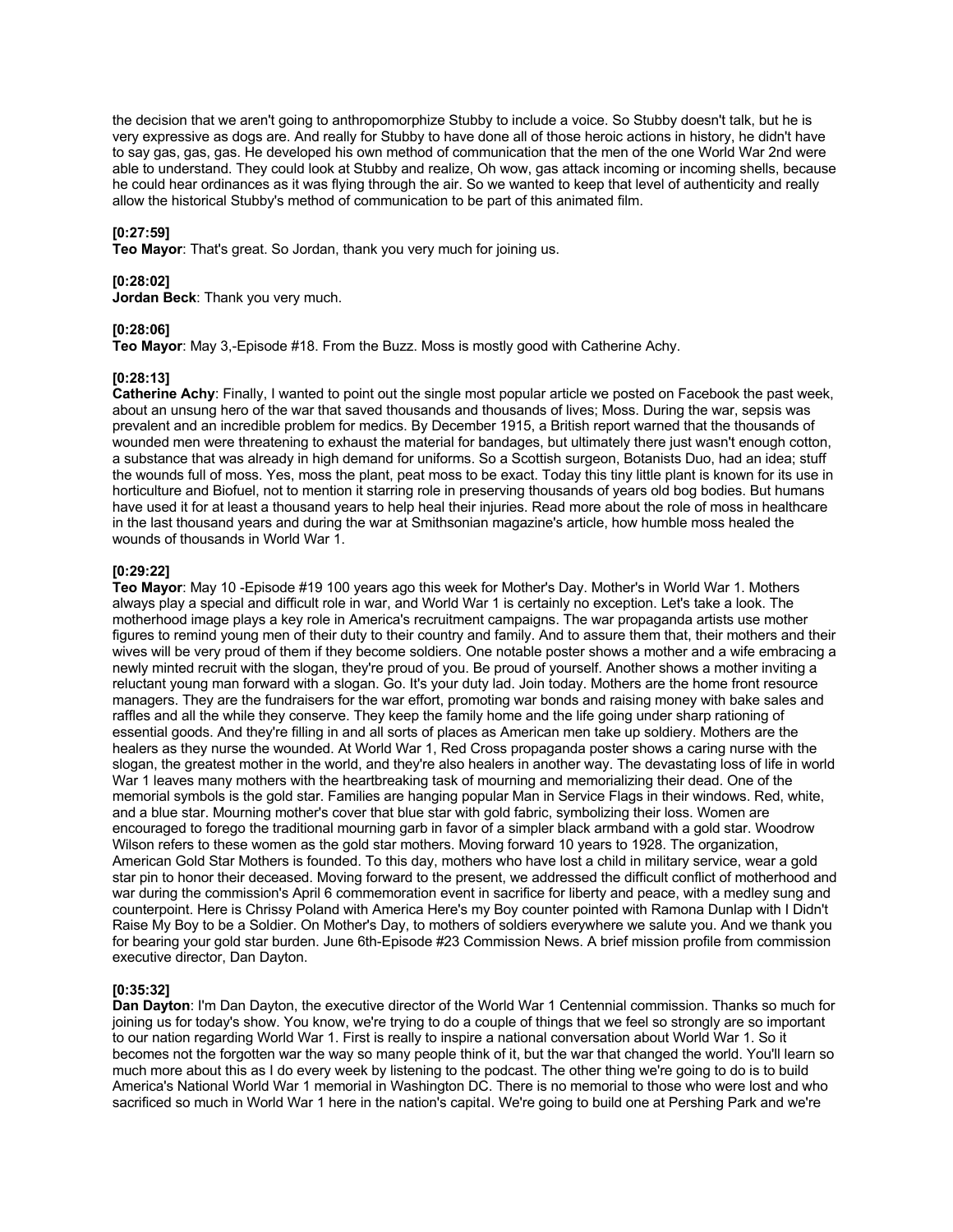going to have a groundbreaking for that November 11th of this year. Hope you can make it. I hope you'll help with these projects. You can do that by making a donation at ww1cc.org/donate, all lower case. Or you can text a couple of bucks if you would. Text WW1 to 41444 thanks. Enjoy the show.

### **[0:36:51]**

**Teo Mayor**: Also June 6-Episode #23 Special Feature George Colin's Over There turns 100. With Richard Rubin and Jonathan Bratton. The George M. Cohen Song Over There, turns 100. Over There became America's favorite anthem of World War 1, and one of the country's great patriotic anthems overall. And as you'll probably discover from today's podcast, the hook really sticks in your head. And as a special treat, today we're launching our new segment, the storyteller and the historian with Richard Rubin and Jonathan Bratton, talking about Cohen Song Over There.

# **[0:37:44]**

**Richard Reuben**: Greetings. This is Richard Reuben Storyteller, the author of The Last of The Doughboys and Back Over There.

# **[0:37:50]**

**Jonathan .B.**: And this is Jonathan Breton, historian.

### **[0:37:53]**

**Richard Reuben**: On June 1st, 1917, the song over there by George M Cohan was first published. I can't really say enough about this song. As a journalist you want to be objective. But in The Last of The Doughboys, I show my cards I call Over There, not only the greatest American war song ever written, but one of the greatest American songs ever written in that period. And I really do believe that. The tease of that song I think is that, you can sing it really the first time you hear it, you just know it as soon as you hear it. And it was written, as I said by George M Cohan who was probably at that point, America's most famous song writer. In fact, his career was already on the decline. His golden age was the first decade of the 20th century when he was unknown for songs like I'm a Yankee Doodle Dandy and You Are a Grand Old Flag. Wonderful patriotic songs. He'd had a wonderful career on Broadway and before that in Vaudeville with his entire family. His sign off was, "My mother thanks you, my father thanks you, my sister thanks you, and I thank you. Even though he was the son and his parents were experienced Vaudevillians and his sister was older than he, was really the leader of that family on stage. He'd been dealt some bad cards in the previous year. His beloved father had passed away, and then his sister, who's only in her forties, suddenly fell ill and lay dying. George Cohan heard about this when he was out on Long Island and boarded the train immediately to race into the city to be by her side. But by the time he got there, she'd already passed away. And so by early 1917, his career was on the decline. He was dealing with some personal tragedies and possibly a bit of depression. And then the United States enters World War 1 on April 6th. Then according to legend, the very next day, April 7th, 1917, he was riding the train into New York City from the suburb of New Rochelle. And the rhythm of the wheels on the track gave him the rhythm of this song and the words Over There just came to him and he wrote it in a hurry. The song became much more, I think, than a sensation for a lot of people. That song was World War 1. I own a copy of the sheet music that was published shortly after it came out and already on the back cover, it says, "Over There the \$25,000 hit song" And there's a copy of a check written for 25 thousands to George M Cohan from the publisher, Leo Feist. That song would go on to sell 2 million copies, which may not sound like a lot, but remember, first of all, the population of the United States at that time was about a hundred million, less than a third of what it is now. And previously, the biggest selling song of recent times was an anti war song. I Didn't Raise My Boy to be a Soldier, came out in 1915 and sold an astonishing 650,000 copies.

#### **[0:41:28]**

**Jonathan .B.:** And really he picked the perfect time for such a release because, American population at the time, one of the primary ways that they got their news, one of the primary ways that they shared culture was through the songs. And not only that he's doing this at a time when Americans are entering a period of conflict that is not the most popular American conflict at all. And so, as the war department and as the US government is trying to drum up support for entrance into World War 1, all of a sudden this song takes on a type of character that you could compare it almost to some of the old civil war songs like the, The Battle Hymn of The Republic or something like that that galvanizes an entire population into a war effort.

#### **[0:42:19]**

**Richard Reuben**: Well, except that The Battle Hymn of The Republic isn't really something that makes you want to get up and go out and do something great. It's a very solemn song. Over There is quite lively. You know, you're exactly right that songs back then were news. That's where song writers on Tin Pan Alley got their ideas was from the daily newspaper. But this was a song that actually drove the news. This was a time when Americans were still deeply ambivalent about entering this great war, but there's absolutely nothing ambivalent about Over There. And I would say that that song changed a great many minds.